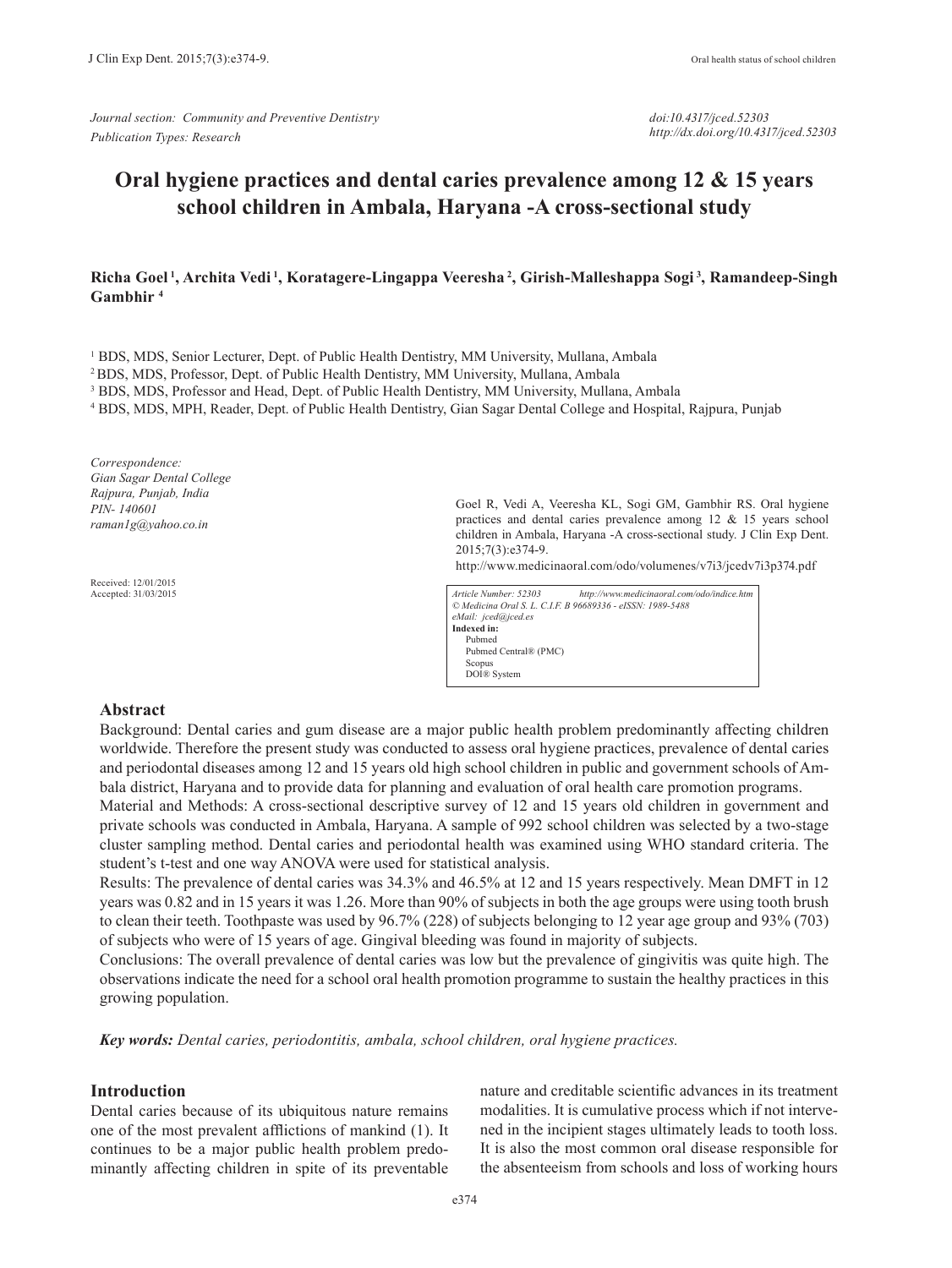(2). Children who suffer from poor oral health are 12 times more likely to have more restricted activity days including missing school than those who do not (3).

Children are very important part of a country's demography and their health influences the future of nation. Schools are microcosms of the larger community and provide the ideal setting for integrated health promotion (3). School age is regarded as the phase of child hood during which a child acquires the knowledge of the norms and values of a society and emerges as a contributing member to the community. Hence it is an influential stage in people's life when lifelong sustainable oral health related behaviors, beliefs and attitudes can be established with longer lasting impact. Moreover, the messages can be reinforced throughout the school years (4).

At the age of 12 years permanent teeth (except 3rd molars) would have erupted and by 15 years age these teeth are exposed to the oral environment for almost 3 years. WHO has recommends both these ages as the index ages for oral health assessment (5).

There is plethora of literature available on prevalence of dental caries and periodontal conditions in various population groups in different parts of our country. However, there is scant information on the oral health status including dental caries and periodontal disease prevalence among school children in various district of Haryana. The following study aims at assessing the oral hygiene practices, prevalence of dental caries and periodontal diseases among the 12 & 15 years old school students in Ambala district of Haryana state. It will help establish a reliable baseline data for planning and development of national or regional oral health programs.

### **Material and Methods**

#### -Ethics and informed consent

Ambala is one of the 21 districts of Haryana state in India. The entire district is divided into 6 blocks for administrative purpose. The study protocol was reviewed and ethical clearance was granted by Institutional Review Board, MM University, Mullana. An official permission and list of all public and government middle and high schools were obtained from the District Education Officer, Ambala and also from the principals of the respective schools. After explaining the purpose and details of the study, a written informed consent was obtained from parents of all children who fulfilled the eligibility criteria and were willing to participate in the survey.

# -Sampling technique

The sample frame consisted of middle and high schools (public and government) in Ambala, and the study sample was recruited by a two-stage cluster sampling technique. Both public and government schools from each block were randomly selected to obtain the desired sample size. The sample size was calculated on the basis of dental caries and periodontal disease prevalence reported in the pilot survey. Out of the total number of private (32) and government (58) schools, fifteen public and twenty five government schools were randomly selected. In the second stage, eligible school children were stratified according to age and gender, and randomly selected in proportions to the total number of 12 & 15 years old students enrolled in each school to reach the sample of 992. The final sample included more no. of 15 year children (756) as compared to 12 year children (236) as the corresponding grade of 15 year children had three sections as compared to only one section of corresponding grade in which 12 year children were studying in majority of the schools that were visited.

-Inclusion and Exclusion

School children (males & female) who have completed 12 & 15 years of age and present on the day of examination were included in the study. Children with any systemic disease, on antibiotic therapy in the previous six months and who refused to participate were excluded from the study.

-Calibration and Pilot survey

Before the commencement of the study, training and intra-examiner calibration was done in the Department of Public Health Dentistry (kappa value=95%). A pilot survey was also carried out among 100 children, from one public and one government school to determine the feasibility of the study. Depending on the prevalence obtained, 95% confidence level and 5% allowable error, the sample size was determined to be 990.

-Data collection and examination

Data collection was carried out by a single investigator in order to simplify the operational process of data collection who was assisted by a recording assistant. A total of 992 subjects were examined. Data regarding general information, oral hygiene practices were obtained through interview and recorded on a pre-structured performa. Clinical examination (type III) included dental caries and periodontal status examination (using CPI probe) using WHO standard criteria as mentioned in the WHO Oral Health Proforma, 1997 (5). However, radiographs were not used for diagnostic purpose. To reduce the examiner bias, duplicate examination was conducted on 5% (n=100) of the population during course of the study. Referral was forwarded to the parents of the children in need of dental care. After the conclusion of the survey, an oral health education session and tooth brushing demonstration was conducted for all the students and teachers in the school.

#### -Statistical analysis

The recorded data was compiled and entered in a spread sheet (Microsoft excel 2010) and then exported to data page of SPSS version 15 (SPSS Inc., Chicago, Illinois, USA). The student's t- test and one way ANOVA were used for analysis. Multivariate logistic regression analysis was performed to assess the effect of various inde-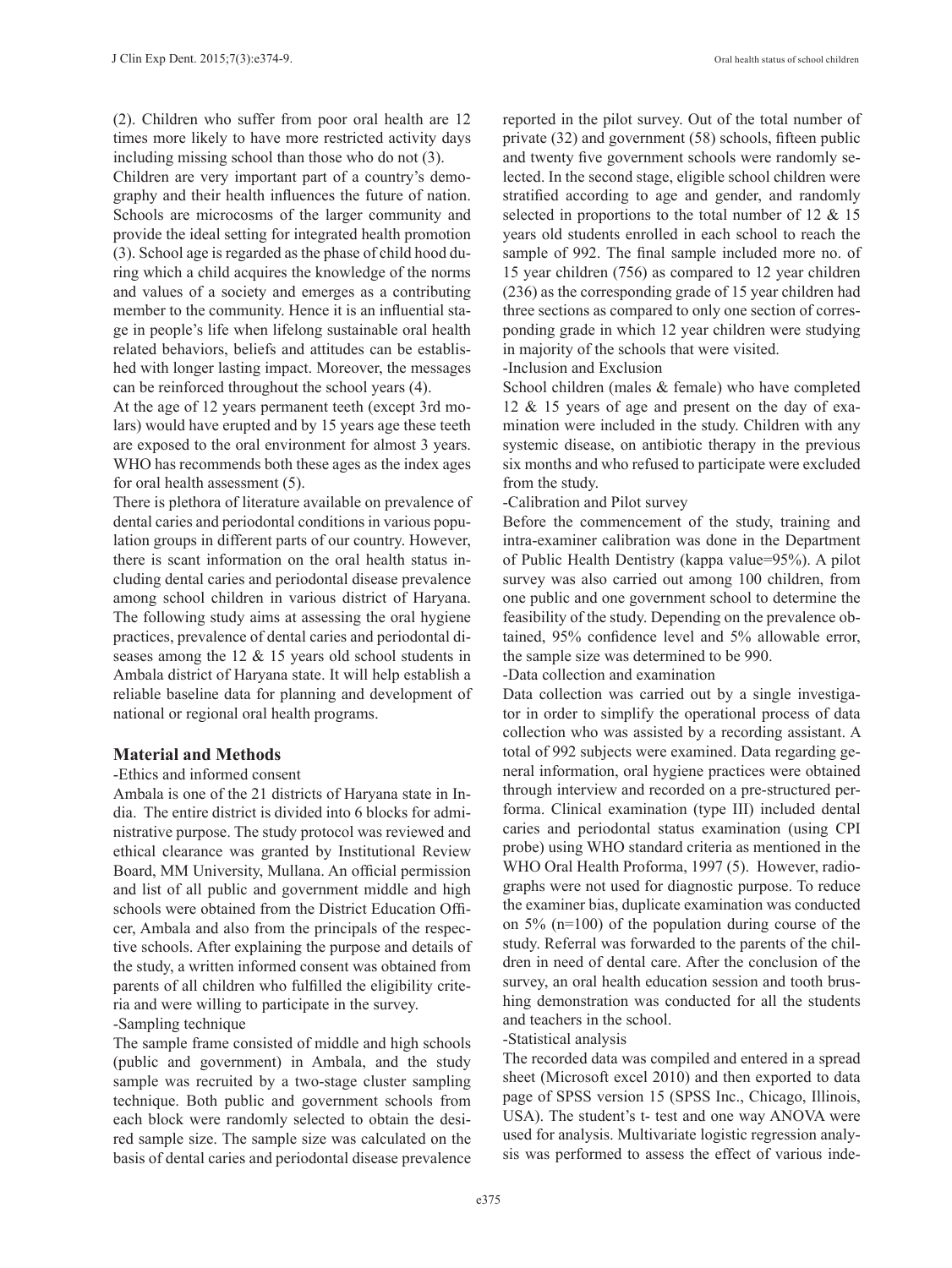pendent variables on prevalence of dental caries. Odds ratios (OR) with 95% CI were also reported. For all test, confidence interval and *p*-value were set at 95% and < 0.05 respectively.

#### **Results**

A total of 992 subjects were enrolled in the present survey. A total of 236 (23.7%) were of 12 years of age and 756 (76.3%) belonged to 15 years age-group. 57% (564) were males and 43.1% (428) were females. Percentage of subjects belonging to private and government schools were 45.2% (448) and 54.8% (544) respectively. Detail information regarding age, gender and type of school is depicted in figure 1.



**Fig. 1.** Demographic details of the study population.

#### -Oral hygiene practices

More than 90% of subjects in both the age groups were using tooth brush to clean their teeth. Toothpaste was used by 96.7% (228) of subjects belonging to 12 year age group and 93% (703) of subjects who were of 15 years of age. 68.6% (162) of 12 year old subjects and 77.4% (585) of 15 year old subjects were brushing their teeth at least once a day. Tooth brush as a tongue cleaning aid was used by 31.8% (75) of 12 year subjects and 41.4% (313) of subjects belonging to 15 years. Table 1 provides detailed information on the various oral hygiene practices of subjects belonging to both age-groups. However, no significant difference was obtained regarding oral hygiene practices between both the age groups (*p*>0.05). -Dental caries

The prevalence of dental caries in 15 years age group was 46.5% and 34.3% in 12 year age-group. The mean DMFT was 1.26 in 15 year age group and 0.82 in 12 year age group (Table 2).

# -Periodontal status

The periodontal status in the study was assessed using the community periodontal index and it was expressed in terms of CPI score. Table 3 depicts the periodontal status of study subjects belonging to both the age groups. Bleeding (score 1) was the main finding present in majority of the subjects in both the age-groups (69.4% in 12 years

and 63.8% in 15 years) followed by calculus (score 2). Very few children had healthy component of gingiva and it was higher at 15 years of age than 12 years. None of the subjects in both the age-groups had a score of 3 and 4 indicative of shallow and deep periodontal pockets respectively.

-Multiple Logistic Regression Analysis

Multiple logistic regression analysis was performed to assess the effect of various independent variables (age, gender, type of school etc.) on the presence and absence of dental caries. Odds ratios (OR) were also generated (Table 4). The odds of developing dental caries were 1.45 higher in 15 year age group as compared to subjects of 12 years. Prevalence odds ratios for dental caries were 1.73 times more for female subjects as compared to male subjects, 2.46 times more for those studying in government schools and 2.60 times for those brushing once a day.

## **Discussion**

Schools provide a platform for the promotion of health and oral health not only for the students, but also for the staff, families, and members of the community as a whole. A total of 992 subjects belonging to both private and government schools were included in the present survey. It was found that number of male subjects were comparatively higher as compared to female subjects in both the age-groups. Though there is an improvement in the state sex ratio in Haryana from 1000:868 (2001) to 1000:877 (2011) and literacy rate has increased to 76.6% (2011) still the overall female participation in the education system is low (6). This gender gap could be due to the reason that in rural areas still the women are not encouraged for school education.

Poor dental hygiene can result in tooth decay, gingivitis, periodontitis, tooth loss, bad breath (halitosis), fungal infection and gum diseases. The use of a toothbrush is the most important measure for oral hygiene (7). Though more than 90% of the study subjects used to brush their once a day, very few subjects were brushing their teeth twice daily which is less as compared to reports of some other study conducted on school children in Lithuania (8). This may be due to the lack of awareness regarding importance of brushing at night or due to peer-influence and lack of parental and professional education. However, number of subjects using tree-stick for cleaning their teeth were much higher (59%) in some other study as compared to the present study (9).

In the present study the prevalence of dental caries was observed at 43.64%. It ranged from 34.3% (12 years) to 46.5% (15 years) which showed an upward trend with increasing age. Some other studies also reported similar prevalence (10,11). However, a higher prevalence was found in a study conducted on school children in Chennai (12). As Ambala lies in a high fluoride belt region,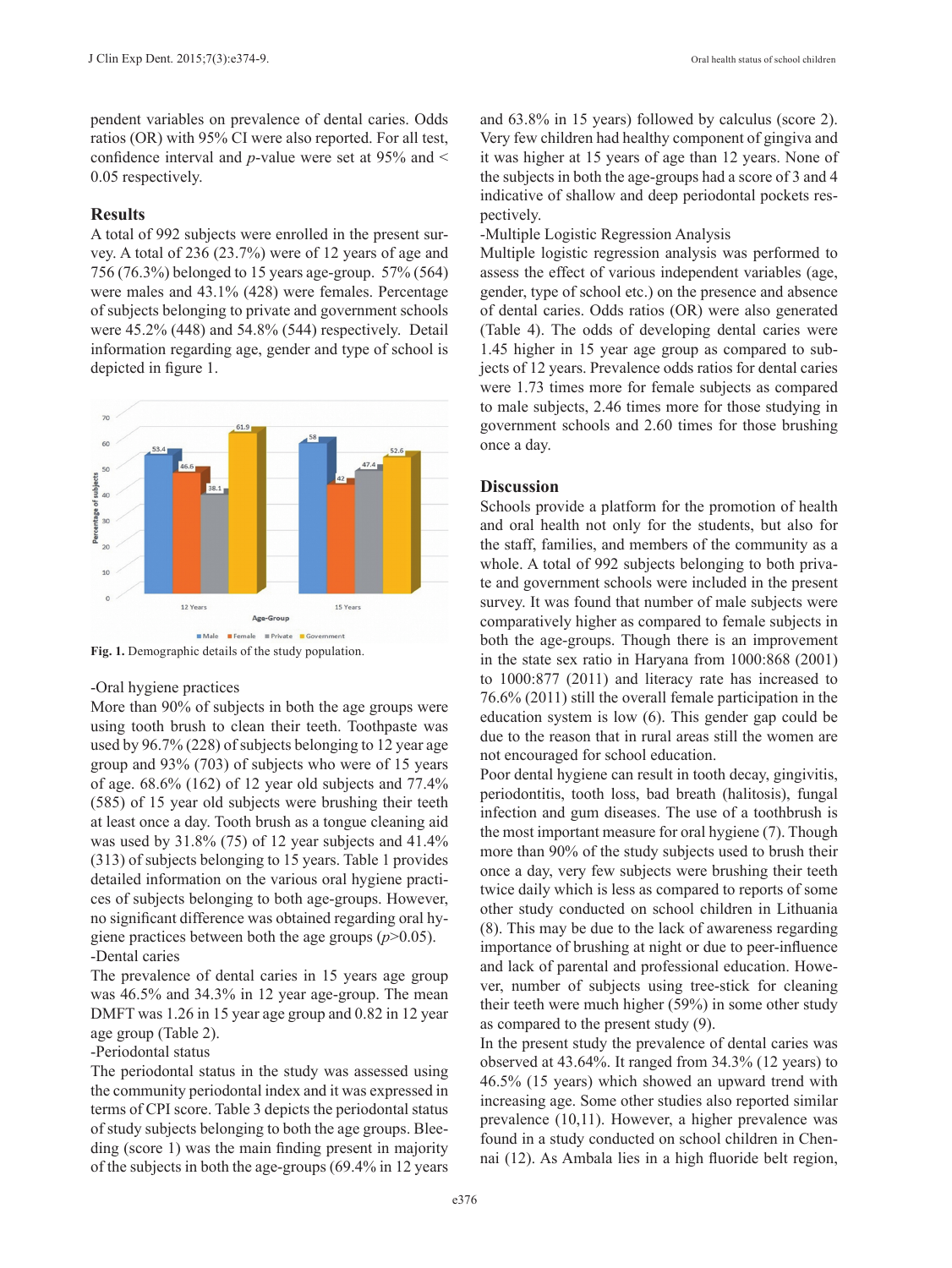| <b>Oral Hygiene Practices</b>               | 12 years       |               | 15 years       |               |  |
|---------------------------------------------|----------------|---------------|----------------|---------------|--|
|                                             | No.            | $\frac{0}{0}$ | No.            | $\frac{0}{0}$ |  |
| Preferred Oral Hygiene Aid                  |                |               |                |               |  |
| Tooth brush                                 | 231            | 97.9          | 710            | 94.0          |  |
| Finger                                      | $\mathbf{1}$   | 0.4           | $\overline{4}$ | 0.5           |  |
| Tree-stick                                  | $\overline{4}$ | 1.7           | 42             | 5.5           |  |
| Total                                       | 236            | 100           | 756            | 100.0         |  |
| <b>Preferred Materials for Oral Hygiene</b> |                |               |                |               |  |
| No material                                 | 5              | 2.1           | 42             | 5.6           |  |
| Toothpaste                                  | 228            | 96.7          | 703            | 93.0          |  |
| Toothpowder                                 | 3              | 1.2           | 11             | 1.5           |  |
| Total                                       | 236            | 100           | 756            | 100.0         |  |
| <b>Brushing Frequency</b>                   |                |               |                |               |  |
| Once a day                                  | 162            | 68.6          | 585            | 77.4          |  |
| Twice a day                                 | 64             | 27.1          | 161            | 21.2          |  |
| After every meal                            | $\mathbf{1}$   | 0.4           | $\overline{4}$ | 0.5           |  |
| Less than once a day                        | 9              | 3.8           | 6              | 0.8           |  |
| Total                                       | 236            | 100           | 756            | 100.0         |  |
| Tongue cleaning aid                         |                |               |                |               |  |
| Tongue cleaner                              | 48             | 20.3          | 137            | 18.1          |  |
| Tooth brush                                 | 75             | $31.8\,$      | 313            | 41.4          |  |
| Finger                                      | 5              | 2.1           | 31             | 4.1           |  |
| Does not clean                              | 108            | 45.8          | 275            | 36.4          |  |
| Total                                       | 236            | 100           | 756            | $100.0\,$     |  |

**Table 1.** Various oral hygiene practices of subjects of 12 and 15 year age groups.

the lower caries prevalence in our study could probably be due to it. On the contrary, a lower caries prevalence was reported in some other study (13). The reason for the higher prevalence of dental caries at 15 years compared to 12 years may be because of the cumulative nature of the dental caries which if untreated is a continuous process which may increase with advancing age.

Gingival bleeding was the main finding which was present in about 70% of children of 12 years and 63% of 15 years. Similar finding was also reported in other studies conducted on school children in Thailand and Chennai (14,15). Conversely, lesser number of subjects reported gingival bleeding in the study reports of Dhar *et al.* (16). The higher proportion of gingival bleeding may be at-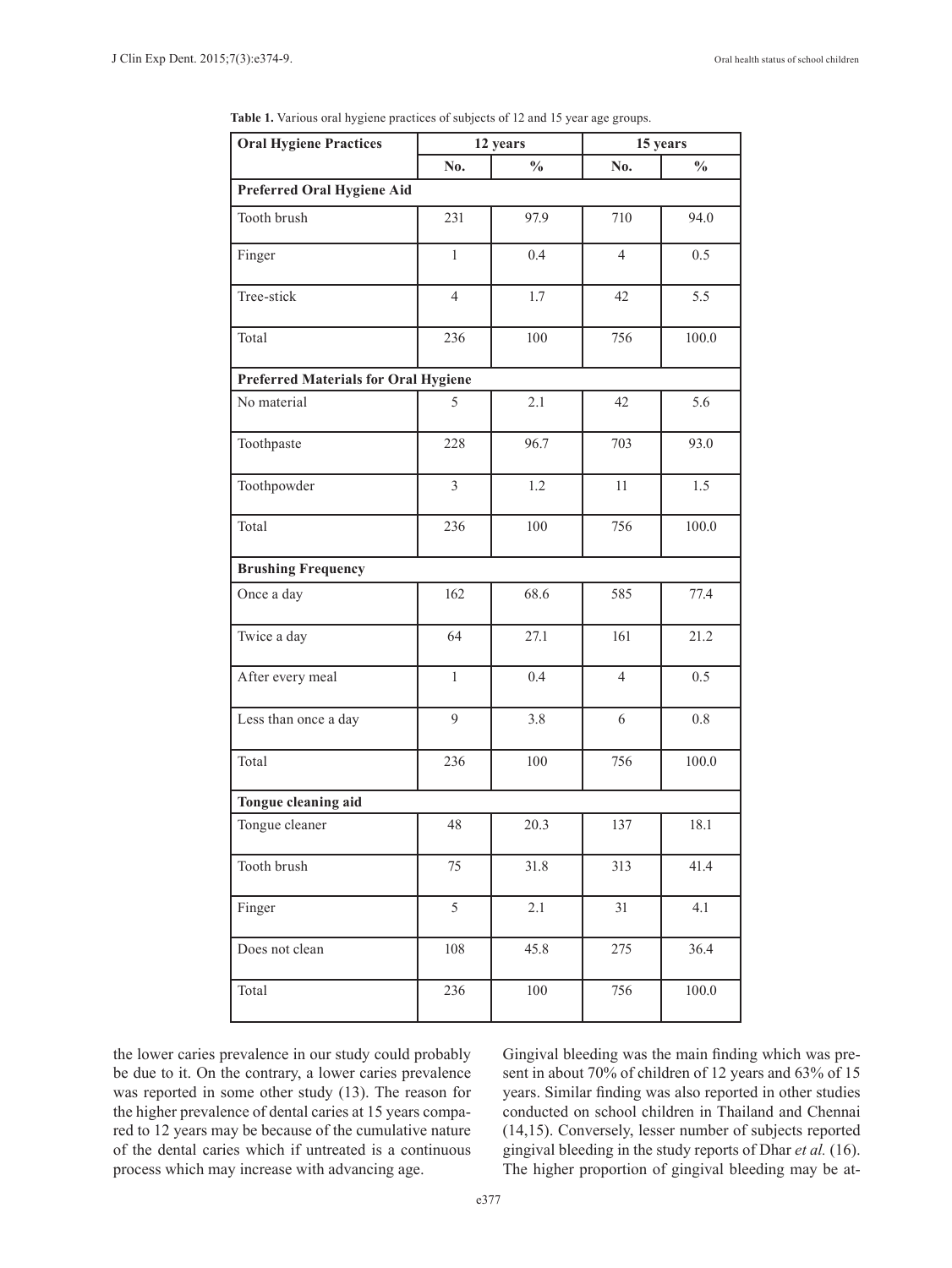| Age-group | Dental caries prevalence |               | <b>Mean DMFT</b> | S.D.  | $p$ -value |
|-----------|--------------------------|---------------|------------------|-------|------------|
|           | No.                      | $\frac{0}{0}$ |                  |       |            |
| 12 Years  | 81                       | 34.3          | 0.82             | 1.525 | $0.003*$   |
| 15 Years  | 351                      | 46.5          | 1.26             | 1.745 |            |

**Table 2.** Prevalence of dental caries.

\*Statistically significant, S.D.- Standard Deviation

**Table 3.** Periodontal status of study population.

| Age      | <b>CPI</b> score |                                     |                 |                                     |
|----------|------------------|-------------------------------------|-----------------|-------------------------------------|
|          | N                | <b>Healthy</b><br>$\left( 0\right)$ | Bleeding<br>(1) | Calculus<br>(2)                     |
| 12 years | 236              | $2(0.84\%)$                         | $164(69.4\%)$   | $70(29.6\%)$                        |
| 15 years | 756              | $9(1.19\%)$                         | 483 (63.8%)     | $\left( \frac{264}{34.9\%} \right)$ |

**Table 4.** Multiple logistic regression analysis.

| <b>Variable</b>                      | <b>OR</b> | 95% CI        | <i>P</i> -value |  |  |
|--------------------------------------|-----------|---------------|-----------------|--|--|
| Age                                  |           |               |                 |  |  |
| 12 years                             | 1.00      | $0.65 - 2.23$ | $0.024*$        |  |  |
| 15 years                             | 1.45      |               |                 |  |  |
| Gender                               |           |               |                 |  |  |
| Male                                 | 1.00      | 1.12-3.23     | $0.044*$        |  |  |
| Female                               | 1.73      |               |                 |  |  |
| <b>Type of School</b>                |           |               |                 |  |  |
| Private                              | 1.00      | $0.92 - 2.93$ | $0.036*$        |  |  |
| Government                           | 2.46      |               |                 |  |  |
| <b>Brushing Frequency</b>            |           |               |                 |  |  |
| Once                                 | 2.60      | $1.3 - 5.5$   | $0.042*$        |  |  |
| Twice                                | 1.00      |               |                 |  |  |
| Preferred materials for oral hygiene |           |               |                 |  |  |
| Toothpaste                           | 1.00      | $0.7 - 2.5$   | $0.38**$        |  |  |
| Toothpowder                          | 1.32      |               |                 |  |  |

OR-Odds Ratio, CI-Confidence Interval

\**p*<0.05, statistically significant

\*\*statistically non-significant

tributed to the oral habits like mouth breathing which is usually associated with inflamed adenoids or upper respiratory tract infections, dental conditions like malocclusion, poor oral hygiene and pubertal changes in girls (17). This thing needs to be further explored.

Multivariate analysis in our showed study that those children who were studying in government schools were more at risk of developing dental caries as compared to subjects studying in private schools. A common feature in majority of Indian government schools is the poor quality of education, with weak infrastructure and inadequate pedagogic attention. These schools have witnessed a decline in their services, and increasingly they are accessed by the poor and the marginalized (18).

There were also limitations of the present study. Since the present study was a field survey therefore radiographs were not used in the identification and diagnosis of dental caries. It is likely, therefore, that the prevalence of dental caries may have been under-estimated. Limited time was given by the school authorities for conducting the survey as students were examined during the school hours, therefore detailed assessment of gingivitis was not done using plaque index or gingival index and was based on CPI score only. It was beyond the scope of the present study to assess the etiological factors predisposing to dental caries and periodontal conditions among 12 and 15 years school children therefore, there is a scope for future study.

# **Conclusions**

The mean DMFT was 1.26 in 15 year age group and 0.82 in 12 year age group. More than 90% of the students used toothbrush to clean their teeth and were brushing at least once a day. Majority of the children reported gingival bleeding. Oral health promotion through integrated school health programs including oral screening, preventive programs like fluoride mouth rinse etc. and health education of school students should be taken up on regular intervals for educating and creating awareness regarding oral health maintenance. Various professional bodies and existing dental colleges can help the community in this regard.

### **References**

1. Almoudi N, Salako N, Massoud I. Caries experience of children aged 6-9 years in Jeddah, Saudi Arabia. Int J Paediatr Dent. 1996;6:101-5. 2. Fotedar S, Sogi GM, Sharma Kapil, Purthi N. Oral helath status and

treatment needs among 12 and 15 years old government nad private school children in Shimla city, Himachal Pradesh, India. J Int soc of Prev and Comm Dentistry. 2013;3:44-50.

3. WHO information series on school health document Eleven: Oral Health Promotion: An essential element of a health promoting schools, Geneva, 2003. Available at: www.who.int/oral\_health/media/en/orh\_ school\_doc11.pdf. Accessed on: 6-01-2015.

4. Kwan SY, Petersen PE, pine CM. Borutta A. Health promoting schools: An opportunity for oral health promotion. Bull World Health organization. 2005;83:677-85

5. World health Organization. Oral Health Survey. Basic Methods. 4th ed. Geneva:1997. P.26-29.

6. Krishnan A, Amarchand R, Byass P, Pandav C, Ng N. "No one says 'No' to money" - a mixed methods approach for evaluating conditio